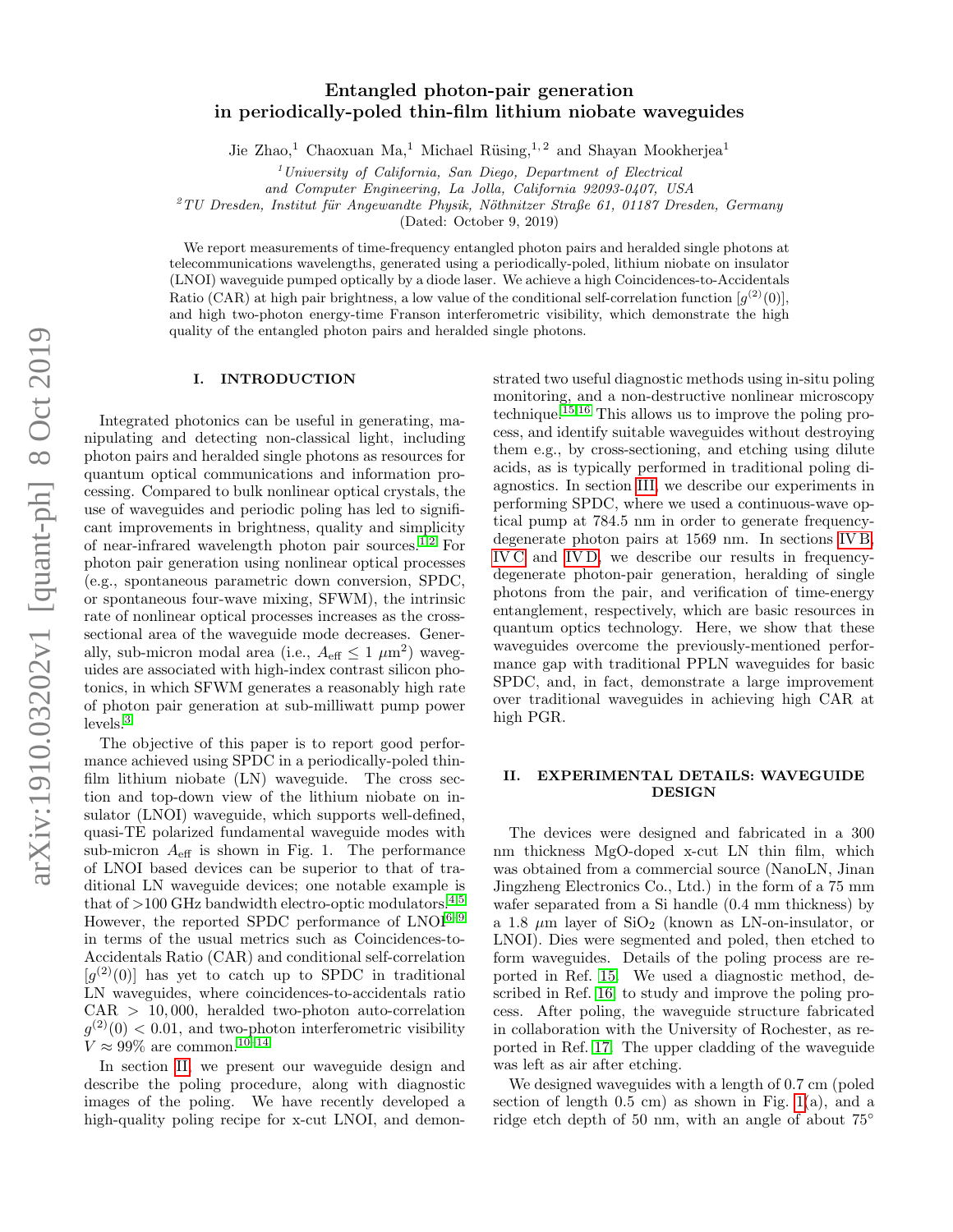

<span id="page-1-1"></span>FIG. 1: (a) Optical microscope image of a fabricated waveguide (7 mm long) with a poled region between electrodes (5 mm long). (b) Calculated profile (magnitude of the major electric-field component) of the quasi-TE-polarized fundamental mode at 1570 nm for the signal and idler photons. (b) Calculated profile of the quasi-TE-polarized mode at 785 nm for the pump of the SPDC process. (c) Effective refractive indices with the criterion for type-0 quasi phase matching indicated by the horizontal, double-headed arrow. (d) Measured efficiency of second harmonic generation (SHG), from wavelengths near 1570 nm to wavelengths near 785 nm.

to the horizontal, as indicated in Fig. [1\(](#page-1-1)b). The quasi-TE-polarized fundamental modes, shown in Fig. [1\(](#page-1-1)b) were calculated using vectorial mode simulation software to have  $A_{\text{eff}} = 1.1 \mu m^2$  at 1570 nm wavelength, and  $A_{\text{eff}} = 0.4 \ \mu \text{m}^2$  at 785 nm wavelength. The waveguide is single-mode at the longer wavelengths, which is important for generating down-converted photons in spatially pure states and heralding. The normalized mode overlap integral between these modes was calculated to be 78%. Figure [1\(](#page-1-1)c) shows the effective refractive indices calculated for the relevant waveguide modes. Here, type-0 quasi-phase matching (QPM), i.e., matching of the effective refractive indices of the lowest-order TE-polarized waveguide modes at 1570 nm and 785 nm [labeled 'TE0' in Fig.  $1(c)$ , was achieved by poling. The calculated QPM period,  $\Lambda = 2.8$  µm and a first-order QPM grating was used. In this configuration, the nonlinear coefficient is  $d_{33} = 27$  pm.V<sup>-1</sup>. Gold electrodes (with a thin chrome adhesion layer) were lithographically patterned and used for poling by applying voltage pulses.

Evidence that the QPM grating was well fabricated was obtained from a conventional waveguide second harmonic generation (SHG) measurement, using as input a tunable-wavelength, continuous-wave pump around 1569 nm. While a detailed study of SHG will be presented

elsewhere, here, we summarize the key observations. The converted power around 784.5 nm was measured when tuning the wavelength of the pump around 1569 nm. By fitting the central lobe of the measured SHG spectrum [see Fig.  $1(d)$ ] to a sinc-squared functional form, we measured a SHG conversion efficiency of nearly  $2 \times$  $10^3$  %.W<sup>-1</sup>.cm<sup>-2</sup>, with a full-width at half-maximum (FWHM) spectral bandwidth of 1.25 nm. This relatively narrow bandwidth (e.g., compared to Refs. [18,](#page-7-12) [19\)](#page-7-13) is suitable for telecommunications-band SPDC in LNOI waveguides, since the bandwidth is approximately that of a typical standard wavelength-division multiplexing (WDM) filter. In our fabricated waveguides, the poling period was not chirped, and therefore, sidelobes were present in the spectrum, but were separated from the main peak by several nanometers. Thus, any photons generated by these weak satellite peaks were filtered out by the filter.

# <span id="page-1-0"></span>III. SPDC EXPERIMENTAL DETAILS

Energy conservation between the pump  $(P)$  and the generated signal  $(S)$  and idler  $(I)$  photon pair dictates the relationship,  $\omega_P = \omega_S + \omega_I$  between the optical frequencies, in radians, at the three respective wavelengths.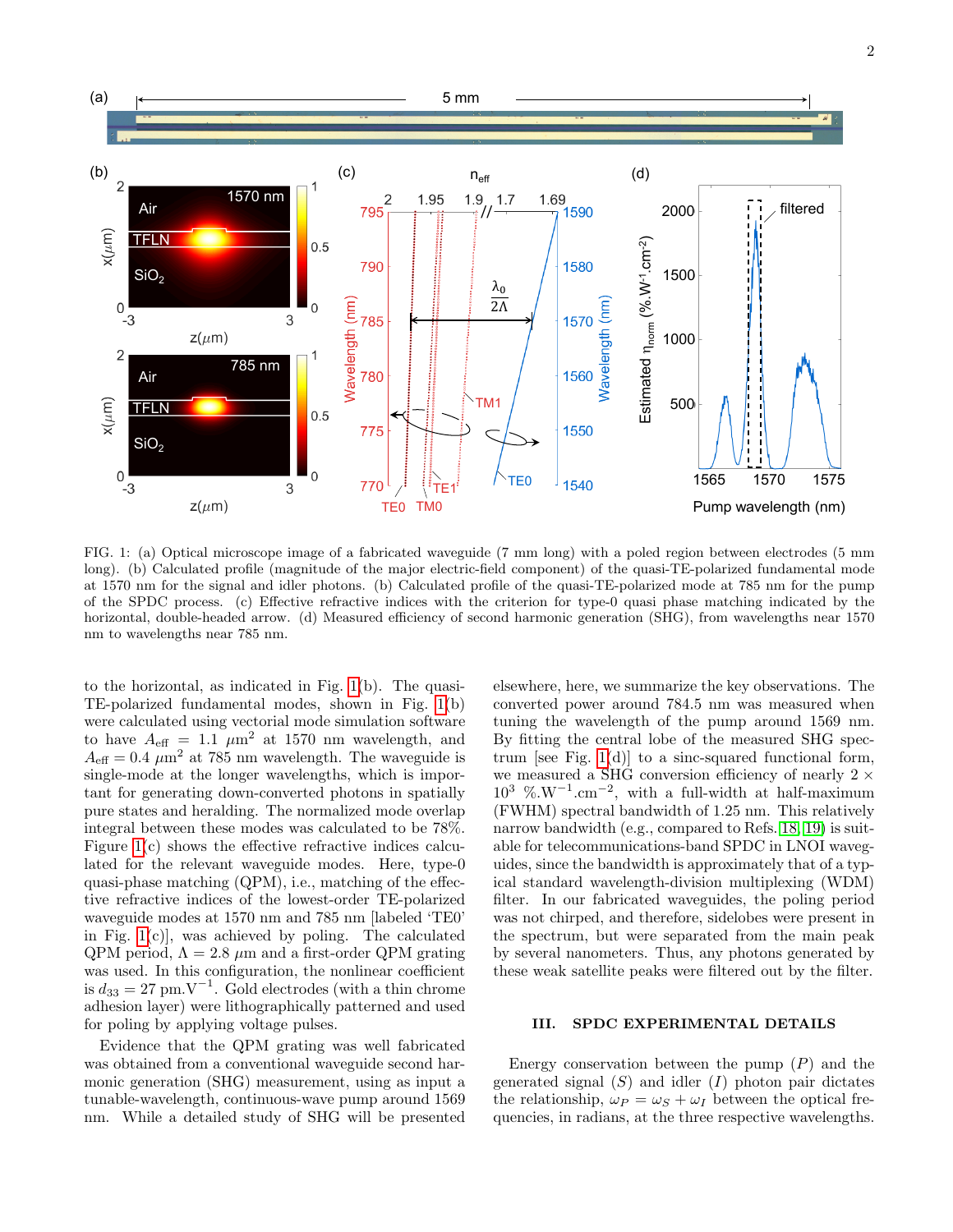Since one photon from the pump generates one each at the signal and idler wavelengths, the rates (units:  $s^{-1}$  or Hz) of generated signal and idler photons, and the coincidence counts, are all expected to be linearly proportional to the pump power, as was experimentally verified.



<span id="page-2-0"></span>FIG. 2: (a) Schematic of the experiment to characterize frequency-degenerate photon pair generation, and measure the coincidences-to-accidentals ratio (CAR). (b) Schematic of the experiment to measure heralded single photon generation. (c) Schematic of the experiment to measure energy-time entanglement using a Franson interferometer. ATT: Variable attenuator. TEC: Thermo-electric controller. PPLN: periodically-poled lithium niobate waveguide. TDC: time to digital converter.

Measurements reported here used the experimental configurations for signal-idler cross-correlation and second-order heralded self-correlation shown in Fig. [2.](#page-2-0) The bare-die chip was mounted on a temperaturecontrolled stage with a thermo-electric controller (TEC) in feedback with a thermistor on the stage mount. The chip was maintained at a temperature of 63 ◦C in order to tune the QPM peak [see Fig.  $1(d)$ ] to the input laser wavelength. Light was coupled to and from the chip using lensed tapered polarization-maintaining fibers designed for 1550 nm (Oz Optics Ltd.). The propagation loss at both wavelengths was estimated to be less than -1 dB/cm around 1570 nm, and less than -3 dB/cm at 785 nm, based on previous measurements.[17](#page-7-11) The chip was simply diced for measurement, without polishing, and thus incurred high, un-optimized coupling losses of -5 dB/facet at 1570 nm and -15 dB/facet at 785 nm. Loss values of -3 dB/facet at 1570 nm and -6.6 dB/facet at 785 nm can be simply attributed to mode-overlap mismatch between the tapered fiber and the waveguide modes as calculated by electromagnetic simulation software (Lumerical, Inc.), with the rest attributed to excess loss due to roughness or launch at 785 nm into an higher-order waveguide mode that is not phase-matched (the diced edge was quite rough in this chip). With the high intrinsic SHG conversion efficiency obtained here, the more important loss and coupling efficiency numbers for SPDC are those at the generated signal and idler wavelengths (i.e., near 1570 nm). Nevertheless, further improvements will be necessary before the overall performance (e.g., for heralding) can be comparable to traditional PPLN waveguides.

Output light from the chip was routed through a cascade of two filters, where the first was a pump-reject filter, consisting of a tabletop assembly of a long-pass, freespace filter with two fiber collimators, and the second was a fiber-coupled, off-the-shelf, telecommunications-grade optical filter centered around 1568.9 nm with bandwidth 0.8 nm. The insertion loss of the filter cascade at the wavelengths of interest was less than -4 dB and the pump rejection should be greater than 150 dB. The filter assembly was followed by a 50%-50% splitter. For frequencydegenerate photon pairs incident on the splitter, both photons end up in the same detector one-half of the time, and would not be counted as a coincidence by the TDC. An imperfect splitting ratio resulted in a slight difference in the measured singles rates of the signal and idler channels. The spectral width of the QPM curve was approximately similar to the pass-band width of the filter; thus, filtering does not reduce the flux rate or brightness of the photon pairs by much.

Photons were detected using fiber-coupled superconducting nanowire single photon detectors (SNSPD), cooled to 0.8 K in a closed-cycle Helium-4 cryostat equipped with a sorption stage (Photon Spot, Inc.). The detection efficiencies of the two SNSPD's used for coincidence measurements were about 68% and, for one of the detectors used in heralding experiments as described below, was about 90%. The detectors were not gated and were operated in a simple dc-biased mode with an RFamplified readout. Detected signals were processed using a time-to-digital converter (TDC) instrument (qutools GmbH), with coincidence window of 15 ns or 10 ns. Singles and coincidences due to dark counts were measured separately, but since their contribution was seen to be negligible, they were not subtracted from the measurements. Each histogram peak was fitted by a Gaussian function, whose FWHM was measured to be typically 27 ps.

The SPDC process was pumped using a continuouswave laser; as such, the joint spectral intensity of the two-photon state is not factorizable. In this preliminary study, waveguides of only one length (5 mm poled region length) were used; the optimum waveguide length and pulse width of the pump both play a role, along with the group velocity at the pump and down-converted wavelengths, in determining the optimal factorability condition.[2](#page-7-1)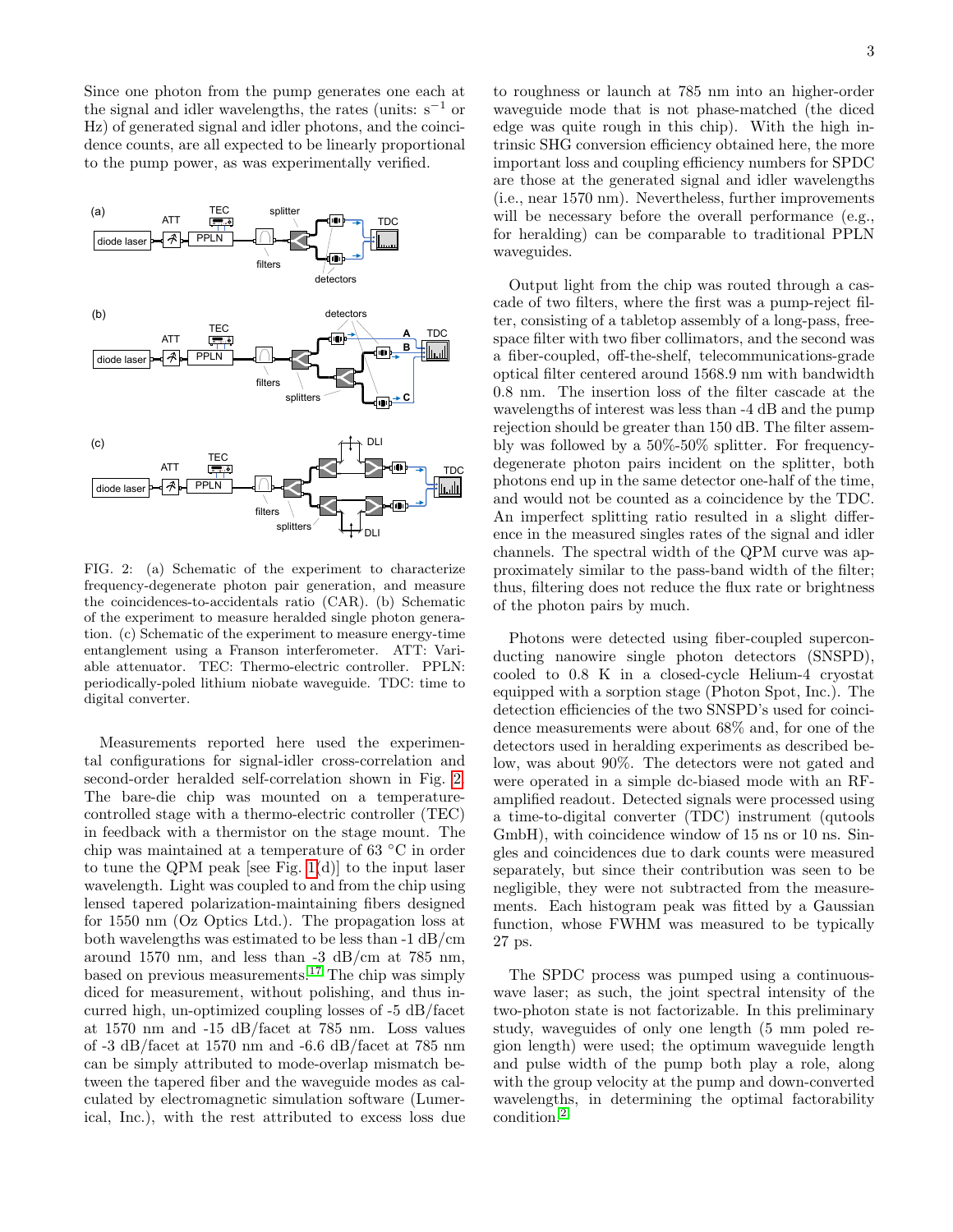#### IV. MEASUREMENTS

Typical characterization measurements for SPDC report pair generation rates (PGR) and two-photon correlation measurements, quantifying the pair generation and heralding properties of the source. Since the purpose of this paper is to demonstrate that high-quality pairs can be experimentally generated using LNOI waveguides, we focus mainly on the low pump-power case; nevertheless, an appreciable rate of pairs and single photons was measured because of the high brightness of the source.

### A. Pair Generation Rate (PGR) and Brightness

The on-chip pair flux, also known as the pair generation rate  $(PGR)$ , is calculated as  $PGR =$  $(N_S N_I)/(2N_{SI})$ , where  $N_{S,I}$  are the measured singles rates of the signal and idler photon detection events, respectively, and  $N_{SI}$  is the rate of the signal-idler coincidence detection events. The factor of 2 in the denominator is because of the beam splitter in the signal path of the frequency-degenerate photons, which results in onehalf of the generated pairs, at best, being counted. In the other cases, the signal and idler photons are incident at the same detector. We calculated PGR by averaging the time-resolved traces of the counts, for several different values of the input pump power, as shown in Fig. [3.](#page-3-1) The slope of the fitted line is 23 MHz.mW<sup>-1</sup>. There are many reports of SPDC using traditional PPLN waveguides; a typical state-of-the-art value for the slope efficiency of PGR with pump power is about 14 MHz.mW<sup>-1</sup>.<sup>[20](#page-7-14)</sup>



<span id="page-3-1"></span>FIG. 3: Pair generation rate (PGR, units: MHz), also known as the on-chip pair flux, versus pump power (units: mW) in the waveguide.

Dividing further by the FWHM of the filter used before the single-photon detectors,  $\Delta \lambda = 0.8$  nm (97 GHz), we calculate the brightness of our pair source to be  $B = 2.9 \times 10^7 \text{ pairs.s}^{-1} \text{.mm}^{-1} \text{.mW}^{-1}$ , or  $B = 3 \times$ 

 $10^5$  pairs.s<sup>-1</sup>.GHz<sup>-1</sup>.mW<sup>-1</sup>, depending on the units used for the bandwidth. This is of the same order-of-magnitude as Ref. [9](#page-7-6) ( $7 \times 10^7$  pairs.s<sup>-1</sup>.nm<sup>-1</sup>.mW<sup>-1</sup>), which also used a periodically-poled LNOI waveguide, and the traditional titanium-indiffused PPLN waveguide of Ref. [21](#page-7-15)  $(1.4 \times 10^7 \text{ pairs.s}^{-1} \cdot \text{nm}^{-1} \cdot \text{mW}^{-1})$ .

#### <span id="page-3-0"></span>B. Coincidences-to-Accidentals Ratio (CAR)

Achieving high CAR depends on low detector noise, suppression of pump and scattering noise, improvement of the stability of pair generation, and improving factors such as loss in the device and the experimental setup, which lead to broken pairs and increase the rate of accidental coincidences. Figure  $4(a)$  shows the measurements of the CAR versus the (on-chip) coincidence rate. The CAR was calculated as  $CAR = \max[g_{SI}^{(2)}(t)] - 1$  from the normalized signal-idler cross-correlation,  $g_{\rm SI}^{(2)}(t)$ , which was obtained from the histogram of signal-idler coincidences that was measured by the TDC instrument as a function of the delay  $t$  between the two channels. The histograms were acquired in start-stop mode for a measurement time  $T$  that varied between 120 s and 480 s (at lower power), and a coincidence window  $W = 15$  ns. It was verified that each coincidence peak was well fit by a Gaussian function, whose FWHM was  $25.2\pm0.4$  ps across all the datasets reported in Fig. [4\(](#page-4-1)a). The value of CAR reported here is obtained from the amplitude of the fitted peak, which is slightly less than the raw measured value of  $\max[g_{\text{SI}}^{(2)}(t)].$ 

The highest CAR was  $67,224 \pm 714$  measured when the PGR was  $8.2 \pm 5.7 \times 10^4$  pairs.s<sup>-1</sup> (detected pair flux:  $24 \pm 17$  pairs.s<sup>-1</sup>). At the highest power values used here, CAR =  $668 \pm 1.7$ , at PGR =  $1.2 \pm 0.08 \times 10^7$  pairs.s<sup>-1</sup> (detected pair flux:  $3.6 \pm 0.3 \times 10^3$  pairs.s<sup>-1</sup>). CAR decreased at higher pump powers and thus, at higher PGR, as expected, following the trend line CAR  $\propto \text{PGR}^{-1}$ , as shown in Fig. [4.](#page-4-1)

For comparison with previous reports of SPDC in LNOI structures, maximum CAR values of about 6-15 in waveguides<sup>[8](#page-7-16)</sup>, up to 43 in microdisk resonators,<sup>[7](#page-7-17)</sup> and up to 600 in waveguides (at  $PGR = 0.8 \times 10^6$  pairs.s<sup>-1</sup>)<sup>[9](#page-7-6)</sup> were reported. A comparison with our LNOI waveguides is provided in Table [I.](#page-6-0)

For comparison with traditional PPLN waveguides, at high pair flux, a value of  $CAR = 72$  at  $PGR =$  $3.9 \times 10^7$  pairs.s<sup>-1</sup> was reported in Ref. [21;](#page-7-15) thus, the product of CAR and PGR is about 3 times higher in our LNOI waveguides. At low pump powers, CAR values in the thousands have been measured using reverse-protonexchange PPLN waveguides; for example, Ref. [22](#page-7-18) reports  $CAR = 4,452$  at  $PGR = 2 MHz$  using a pulsed source (and 60 ps coincidence time window), which is approximately the same as achieved here using a continuouswave source (and much longer coincidence time window, 15 ns). The highest reported value (to our knowledge)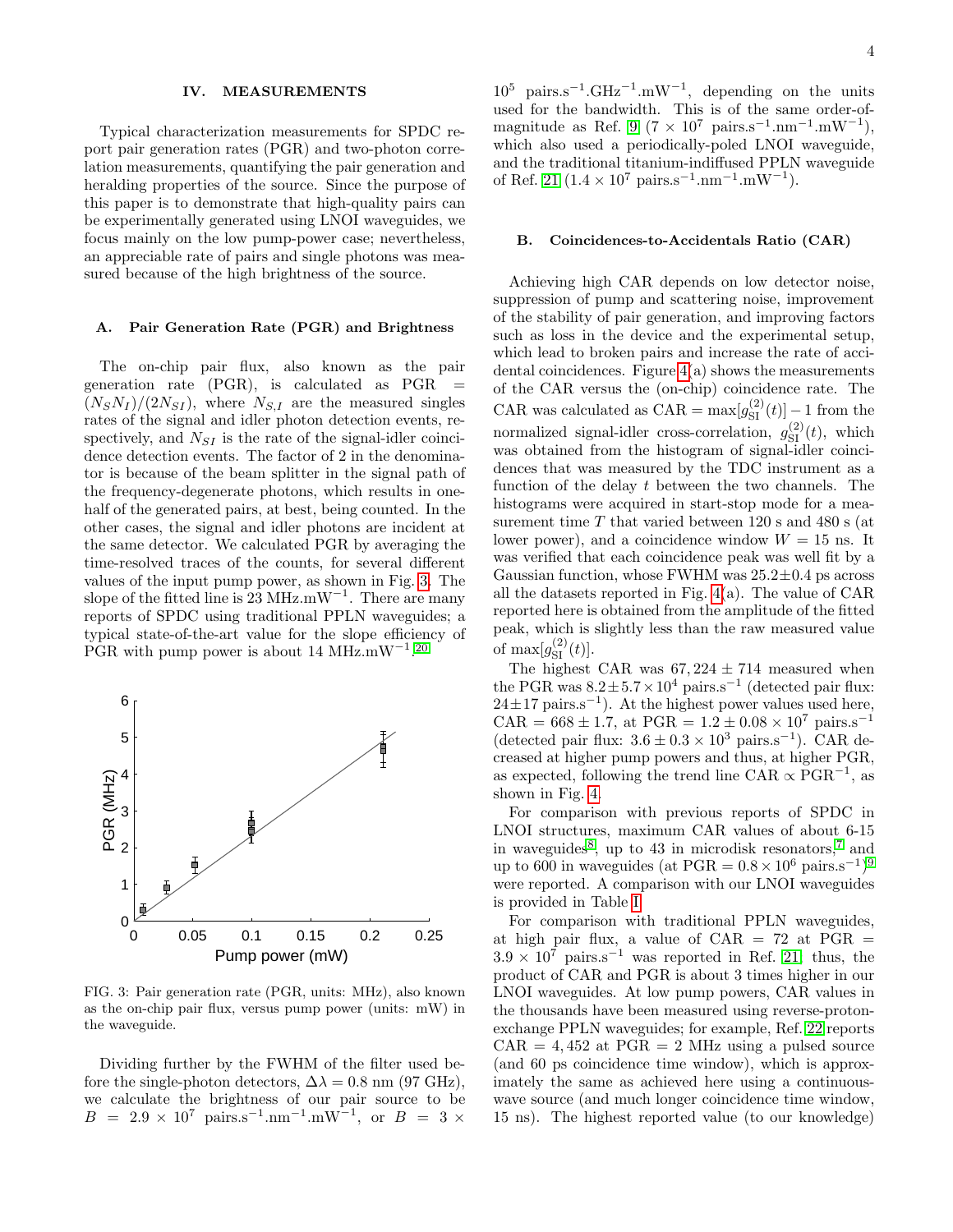

<span id="page-4-1"></span>FIG. 4: (a) Coincidences-to-Accidentals Ratio (CAR) versus the pair generation rate, PGR. The highest measured value is indicated. The error bars are one standard deviation in each direction (vertical error bars are too small to visualize at this scale). (b) The signal-idler cross-correlation counting histogram for the lowest CAR value. The full-width at halfmaximum of the central peak was 27 ps.

of CAR is  $8 \times 10^5$  measured, however, at PGR of only 5 pairs.s<sup>-1</sup>;<sup>[13](#page-7-19)</sup> in comparison, the product of CAR and PGR is about four orders-of-magnitude higher in our LNOI waveguides.

# <span id="page-4-0"></span>C. Heralded single-photon generation

Detecting one photon of the pair results in a heralded single-photon source, since the other photon is expected to show non-classical anti-bunching behavior. This waveguide supports a single propagating mode at the down-converted wavelengths near 1.57  $\mu$ m wavelengths, and, after filtering, the central QPM peak is fairly narrow, as shown in Fig.  $1(d)$ . Therefore, in contrast to SPDC in bulk crystals, the signal and idler photons are emitted into a pair of discrete, well-defined modes which propagate collinearly. Here, as stated ear-



<span id="page-4-2"></span>FIG. 5: Heralded single photon generation. Conditional selfcorrelation (heralded auto-correlation)  $g_H^{(2)}(0)$  measured using the setup shown in Fig. [2\(](#page-2-0)b). The horizontal axis shows both the raw herald rate (kHz) and on-chip singles rate (MHz); the latter is obtained by dividing by the measured losses between the chip and the detector. The error bars are one standard deviation. The lowest measured  $g_H^{(2)}(0)$  was  $0.022 \pm 0.004$ .

lier, the width of the QPM peak is approximately the same as that of the passband of the filter for the signal and idler photons. We have not yet measured the twophoton joint spectrum, and thus cannot conclude that the heralded photon is actually in a pure single-photon Fock state. Accordingly, the discussion for the present is restricted to the measurement of the second-order correlation function of the heralded photon, i.e., a characterization of anti-bunching.

Figure [5](#page-4-2) shows the heralded (i.e., conditional) singlephoton second-order self-correlation function,  $g_H^{(2)}(0)$ , obtained by detecting one of the generated photon pair as a herald, and measuring the self-correlation of the other photon in the presence of the herald. The normalized value of the photon correlation measurement on the heralded single photons at zero time delay was calculated using the formula<sup>[23](#page-7-20)</sup>  $g_H^{(2)}(0) = N_{ABC} N_A. (2N_{AB} N_{AC})^{-1}$ , where  $N_A$  is the average photon detection rate on the heralding SNSPD detector [labels are shown in Fig. [3\(](#page-3-1)b)], double coincidences  $N_{AB}$  and  $N_{AC}$  correspond to average rates of simultaneous events on one of the detectors (B or C) and the heralding SNSPD detector (A), and triple coincidences  $N_{ABC}$  correspond to average rates of simultaneous events on all three detectors. This parameter has also been called the anti-correlation parameter. $^{24}$  $^{24}$  $^{24}$  Note that  $g_H^{(2)}(0)$  can also be written in terms of the probability of observing a single photon in the signal arm and the probability of observing two photons in the signal arm,  $g_H^{(2)}(0) = 2N_A N_{ABC}$ .  $(N_{AB} + N_{AC})^{-2}$ , where the factor of 2 in the numerator comes from the splitting ratio of the beamsplitter.[25](#page-7-22)

Double and triple coincidences were defined as simul-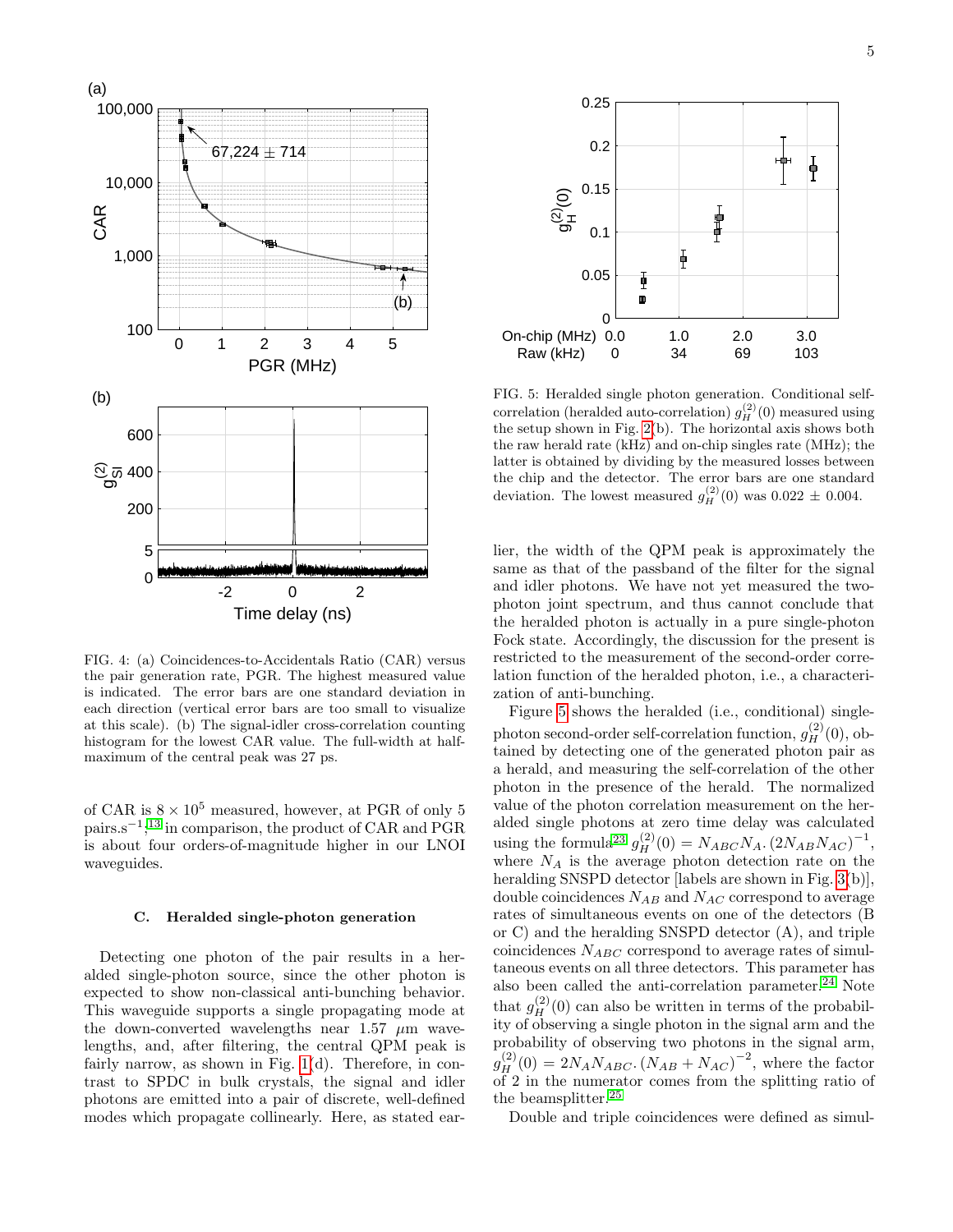taneous detections within a 10 ns time window, measured directly by the TDC hardware (calculating coincidences between combinations of input channels without software post-selection). Counting times were 200 seconds (with 1000 seconds for one point as a check).

Even at the highest power values used in this sequence of measurements,  $g_H^{(2)}(0) = 0.183 \pm 0.03$ , well below the classical threshold, at an on-chip (i.e., inferred) heralding rate of  $N_A = 3.1$  MHz (raw measured herald rate 107 kHz). At lower pump powers, values as low as  $g_H^{(2)}(0) = 0.022 \pm 0.004$  were directly measured (the errorbar is one standard deviation uncertainty), for an onchip heralding rate of  $N_A = 0.43$  MHz (raw measured herald rate 15 kHz). There have not been previous reports of heralded single-photon generation using LNOI waveguides or resonant devices. For comparison with traditional PPLN devices,  $g_H^{(2)}(0) = 0.023$  has been measured at (detected)  $N_A = 2.1 \text{ MHz},^{26} \text{ and } g_H^{(2)}(0) = 0.005$  $N_A = 2.1 \text{ MHz},^{26} \text{ and } g_H^{(2)}(0) = 0.005$  $N_A = 2.1 \text{ MHz},^{26} \text{ and } g_H^{(2)}(0) = 0.005$ has been measured at (detected)  $N_A = 10$  $N_A = 10$  kHz.<sup>10</sup>

The heralding (Klyshko) efficiency, defined as  $N_{AB}/(N_A \times D)$  where D is the detection efficiency of the heralded photon, was calculated to be between 1.3% and 2% for raw (off-chip) values of the rates. The main reason for the low efficiency of the off-chip efficiency is loss: the sum of the fiber-to-waveguide loss and the insertion loss of the filters is about -14 dB for each of the SPDCgenerated photons in the current device and experimental configuration, whereas, for example, the coupling efficiency to fiber in Ref. [26](#page-7-23) was estimated to be about 60% and the equivalent transmission efficiency through free space was above 90% in Ref. [11.](#page-7-24) Since the ratio of the on-chip pair rate to the on-chip singles rate (averaged between the signal and the idler) exceeds 52%, we expect heralding efficiencies comparable to established PPLN technology upon improvements in the coupling from these LNOI waveguides to detectors through fibers or free space.

#### <span id="page-5-0"></span>D. Energy-time entanglement

The generated photon pair is expected to demonstrate energy-time entanglement which can be investigated through a Franson-type two-photon interference experiment, by violating Bell's inequality<sup>[27](#page-7-25)[,28](#page-7-26)</sup>. Figure [6](#page-6-1) shows the measurement of visibility fringes using an unfolded Franson interferometer configuration, whose schematic is shown in Fig.  $2(c)$ .

Two fiber-coupled, polarization-maintaining, piezocontrolled delay-line interferometers (DLI's), each with an FSR of 2.5 GHz and peak-to-valley extinction ratio approximately 25 dB were used in these measurements. Data scatter in the fringes was caused by fluctuations of photon pair flux coupled to the DLI's, which was mainly a result of a drift in the state of polarization or variations in fiber-to-chip alignment. However, this effect is minor and negligible compared to the expected variations, with relative phase, in the two-photon coincidence counts. The raw measured coincidences showed three peaks, as shown in typical data plotted in Fig. [6\(](#page-6-1)a). In each case, a Gaussian function was seen to be a good fit to the raw data, and the peaks were clearly separated, leading to a simple and robust fit. The fitting uncertainty (one standard deviation) is shown as the errorbar in the plotted points and is too small to be visible. The phase of one of the DLI's (i.e., the phase delay between the short arm and the long arm of that DLI) was held constant at two different settings, and the phase of the other DLI was swept over approximately one free spectral range, tuned by voltage. In Fig. [6\(](#page-6-1)b), the normalized coincidence counts were calculated by dividing the raw measured counts (which varied from about 0.37 to 189 counts in the measurement time) by the product of the singles counts during the same time; this normalized quantity factors out the minor variations in the singles counts with time also shown in Fig. [6\(](#page-6-1)b). The flat singles rates (versus phase) show the absence of single-photon interference, as desired.

Proof of photon pair entanglement requires a twophoton interference pattern fringe visibility  $V \geq 70.7\%$ (without necessarily providing a test of local realism)<sup>[29](#page-7-27)</sup>. The fitted measurements showed  $V$  clearly in excess of this threshold value, measured when the on-chip PGR was about 235 kHz, as inferred from the recorded singles rates and the coupling losses. Previously, a CAR measurement was performed at a similar PGR, and this is recorded in Table [I](#page-6-0) alongside the V values. From the raw data, i.e., the highest and lowest value in Fig. [6\(](#page-6-1)b), we calculated  $V_{\text{data}} = 99.3 \pm 1.9\%$  (data points shown in blue) and  $V_{\text{data}} = 99.5 \pm 1.8\%$  (data points shown in black) for the two phase settings of the unfolded Franson configuration. The indicated errorbar is the uncertainty which arises from the goodness-of-fit of the parameters of the Gaussian function used to fit the central peak; in many cases, the size of the errorbar is too small to be visible. From a fit to the entire ensemble of measurements based on the non-linear least-square curve fitting algorithm in Matlab, we obtained  $V_{\text{fit}} = 98.4\%$  and  $V_{\text{fit}} = 96.4\%$  for the two cases. These measurements confirmed the energy-time entanglement properties of the pairs, as shown by the sinusoidal variation of coincidences with phase.

### V. CONCLUSION

In conclusion, we have demonstrated high-quality photon-pair and heralded single-photon generation at telecommunications wavelengths using a periodicallypoled thin-film lithium niobate waveguide. Small mode cross-sectional area waveguides exhibit a higher refractive index dispersion, and are more sensitive to fabrication imperfections than traditional LN waveguides, and the poling process for LNOI waveguides has only been relatively recently studied. Non-destructive, diagnostic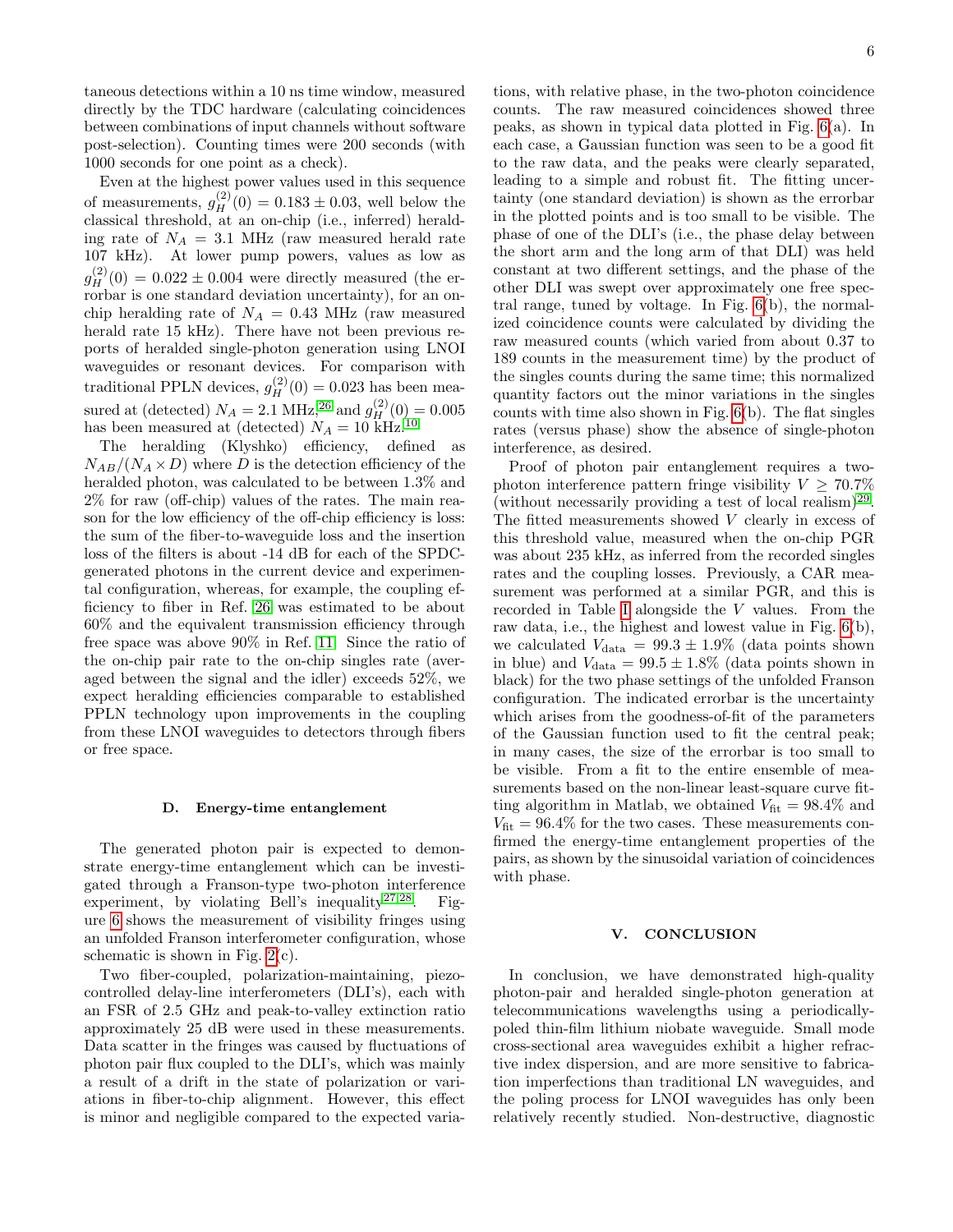

<span id="page-6-1"></span>FIG. 6: (a) Representative histogram for the measurement of energy-time entanglement, at a particular phase setting of the delay line interferometers (DLI's). (b) Two-photon interference pattern measured as the phase of one DLI is swept. The interference pattern for two different phase settings on the second DLI are shown. Black and blue dots (with errorbars): experimental data, black solid and dashed lines: sinusoidal fit. The right-hand side axis shows the singles counts averaged over the acquisition time, measured at the same time as the two-photon coincidences.

<span id="page-6-0"></span>TABLE I: Recent results of entangled photon-pair and heralded single-photon generation near 1.55  $\mu$ m wavelengths using optically-pumped SPDC in LNOI photonic devices.

| Ref.                      | Structure               | <b>PGR</b>          | CAR                   | $q^{(2)}(0)$      | Visibility                           |
|---------------------------|-------------------------|---------------------|-----------------------|-------------------|--------------------------------------|
| Main et al. <sup>30</sup> | waveguide               | [theory]            |                       |                   |                                      |
| Frank et al. <sup>6</sup> | microdisk               | $450$ kHz           | $6^{(a)}$             |                   |                                      |
| Luo et al. <sup>7</sup>   | microdisk               | $0.5$ Hz $^{(b)}$   | 43                    |                   |                                      |
| Rao et al. <sup>8</sup>   | waveguide   7 kHz $(c)$ |                     | 15                    |                   |                                      |
| , ,                       | "                       | $28$ kHz $(c)$      |                       |                   |                                      |
| Chen et al. <sup>9</sup>  | waveguide               | $0.8$ MHz           | $631 \pm 210$         |                   |                                      |
| This work                 | waveguide               | $82$ kHz            | $67,224 \pm 714$      |                   |                                      |
| , ,                       | , ,                     | 235 kHz $^{(d)}$    | $16,075 \pm 87^{(e)}$ |                   | $99.3 \pm 1.9\%$<br>$99.5 \pm 1.8\%$ |
| , ,                       | , ,                     | $430 \text{ kHz}$   | $6,250($ $(f)$        | $0.022 \pm 0.004$ |                                      |
| , ,                       | , ,                     | $3.1\ \mathrm{MHz}$ | $1,043$ $(f)$         | $0.183 \pm 0.03$  |                                      |
| , ,                       | "                       | 12 MHz              | $668 \pm 1.7$         |                   |                                      |
|                           |                         |                     |                       |                   |                                      |

(a) Estimated from the peak-to-side-lobe  $(\pm 0.5 \text{ ns})$  ratio of coincidence counts. (b) Peak value of the raw coincidence counts divided by the measurement time, and further divided by the detection efficiency and detector gating duty cycle. <sup>(c)</sup> From the stated pump power and on-chip pair generation rate.  $^{(d)}$  Estimated from the measured singles rate.  $^{(e)}$  From a separate measurement of CAR at the PGR for the visibility measurement.  $(f)$  From the fitted line in Fig. [3.](#page-3-1)

images of the poling outcomes were used here to identify which sections of the test chip, which contained several different poled regions, were suitable for waveguide formation and measurement. In practice, the waveguide ridge width and etching depth could be tailored to the measured properties of the poling process. As a measure of the quality of the photon pairs, we measured the highest CAR yet reported, by far, for thin-film LN waveguides,  $67,224 \pm 714$  measured when the PGR was  $8.2 \pm 5.7 \times 10^4$  pairs.s<sup>-1</sup>.

Table [I](#page-6-0) summarizes the significant progress thus achieved in entangled pair generation and heralded single photon generation using SPDC in thin-film LNOI photonic structures. In fact, our waveguides achieve high CAR at high PGR, with high two-photon interferometric visibility, similar to the best traditional PPLN waveguides. However, compared to the latter, the off-chip coupling losses of our microchips are substantially higher at the present time, and the chips are not packaged and fiber pigtailed; thus, the overall maturity of this integrated thin-film device is not yet as advanced as the highly optimized and engineered "plug and play" traditional LN SPDC device.<sup>[21](#page-7-15)</sup> Therefore, although the values of  $g_H^{(2)}(0)$ are low, showing the high quality of heralded single photon generation, the heralding rates are also low, as is the Klyshko efficiency. The ratio of on-chip pairs-to-singles rate is higher than 50%, suggesting, on the one hand, that better fiber coupling and packaging will lead to a high-quality and useful stand-alone device, and on the other hand, that the present device structure is already suitable for on-chip integrated quantum photonics. In this report, we have established the intrinsic properties of periodically-poled thin-film MgO:LN waveguides with sub-micron modal area as suitable candidates for high